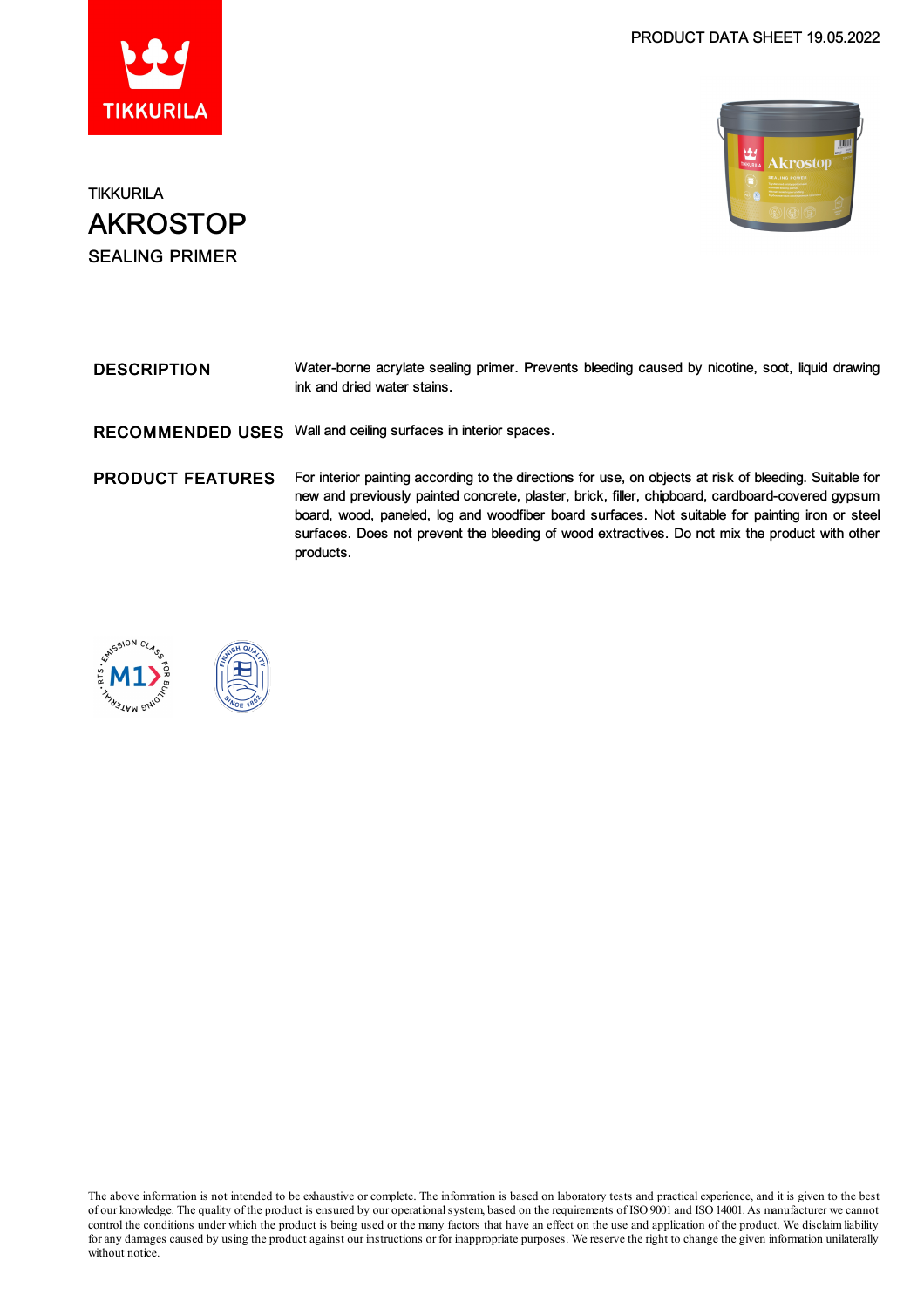

# AKROSTOP

| <b>TECHNICAL DATA</b>      |                                                                                |
|----------------------------|--------------------------------------------------------------------------------|
| <b>Colour Shades</b>       | <b>Tinted white</b>                                                            |
| <b>Gloss</b>               | Full matt. 6/RT-classification                                                 |
| Coverage                   | 6-8 m <sup>2</sup> /l depending on the substrate.                              |
| Can sizes                  | 11, 31, 101                                                                    |
| <b>Application method</b>  | Brush, roller or airless spray - nozzle 0.015-0.019" - thinning 0-10 vol-%     |
| Drying time                | Dust-dry in 1 h.<br>Second coat 6 h.<br>Recoatable in 24 hours.                |
| Density (kg/l)             | Approx. 1.3 kg/l, ISO 2811                                                     |
| <b>Chemical resistance</b> | Resistant to cleaning chemicals and mild solvents, such as white spirit.       |
| Wet scrub resistance       | SFS-EN 13300 class II, ISO 11998                                               |
| <b>Heat resistance</b>     | 85 °C, ISO 4211-3.                                                             |
| Volume solids (%)          | 41                                                                             |
| <b>VOC</b>                 | (cat A/g) 30 g/l (2010). Akrostop contains VOC max. 30 g/l                     |
| <b>Storage</b>             | Protect from frost. Badly closed or short cans endure badly long-time storage. |
|                            |                                                                                |
|                            |                                                                                |
|                            |                                                                                |
|                            |                                                                                |
|                            |                                                                                |
|                            |                                                                                |

The above information is not intended to be exhaustive or complete. The information is based on laboratory tests and practical experience, and it is given to the best of our knowledge. The quality of the product is ensured by our operationalsystem, based on the requirements of ISO9001 and ISO14001.As manufacturer we cannot control the conditions under which the product is being used or the many factors that have an effect on the use and application of the product. We disclaimliability for any damages caused by using the product against our instructions or for inappropriate purposes. We reserve the right to change the given information unilaterally without notice.